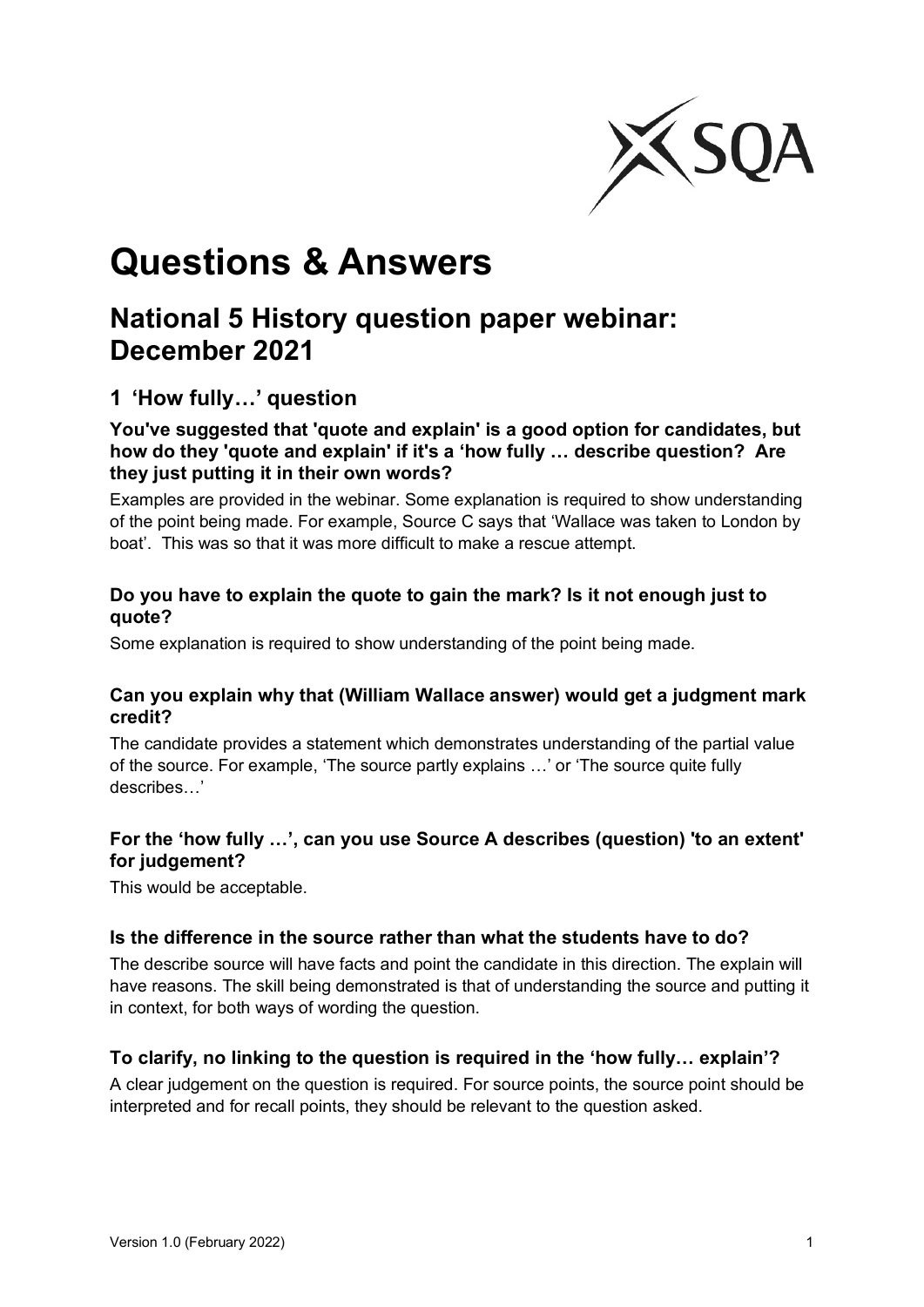#### **What is the preferred judgement wording?**

Please see the previous answer. Any statement that demonstrates understanding of the partial value of the source. For example, 'The source partly explains …' or 'The source quite fully describes…'

#### **For 'how fully …', would a candidate receive credit for quoting then paraphrasing, rather than quoting then explaining?**

The mark would be awarded for paraphrasing. Further examples can be found in the marking instructions for previous SQA past papers and on the Understanding Standards website.

#### **'How fully …' question: Do you have to explain the quote to gain the mark?**

A candidate can either paraphrase or quote and explain.

#### **How is quoting then saying "so this made them give up" interpreting the source point? Surely the main thing of the source point is that the military survey showed they couldn't win, not that they gave up?**

The complete point made by the candidate is: 'The source also says the 'Japanese military conducted a survey that concluded that Japan could not win the war" so this made them give up.' The explanation, although very brief, is clearly linking to the question, which asks about the reasons for Japanese surrender. Therefore, it is credited.

#### **Why are the examples of the 'how fully… describe', interpretations of the source point explanations?**

These are intended to exemplify one way in which candidates can choose to answer the question.

#### **I am still not clear about the difference between 'how fully … describe' and 'how fully … explain'. Please would you explain what the difference is in terms of what the candidates actually have to do?**

See answers above. The describe source will have facts and point the candidate in this direction. The explain will have reasons. The skill being demonstrated is that of understanding the source and putting it in context, for both ways of wording the question.

#### **The Wallace source had a judgement next to the 'Source A describes the capture and death of Wallace'. Surely this isn't a judgement? Then in the previous answers the judgement isn't marked as being credited.**

For the first part of this question, the questioner has misread the candidate answer. The full quote is: 'Source A describes the capture and death of W.W. fully. **(J)**'. For the second part of this question, oral commentary from the webinar on the previous slides indicates that a judgement was being awarded for the previous answers. Subsequent annotation confirms this.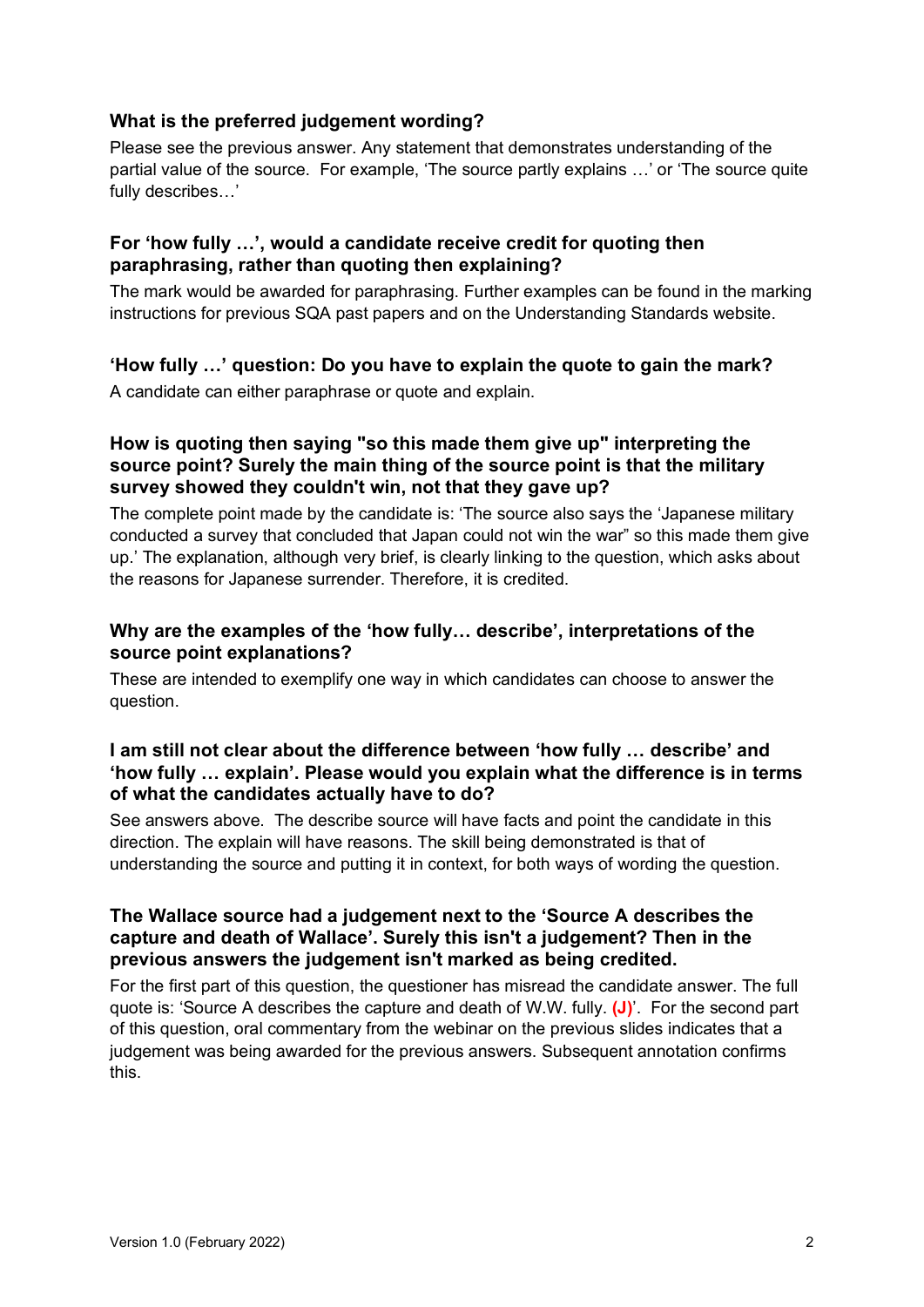#### **For candidate 3, what would the sentence need to get the other recall mark, about stronger USA army, or is that factually wrong?**

The full quote from the answer is: 'The source misses out that the American and British Army was much stronger than the Japanese.' This is not credited because the candidate has expressed this historical point as a statement, not a reason. It is probably also incorrect to say that the Japanese surrendered owing to superior Allied military strength as this had not stopped them waging war on the USA and Britain.

#### **Would candidates get a mark if they quoted and paraphrased?**

The mark would be awarded for paraphrasing. Further examples can be found in the marking instructions for previous SQA past papers and on the Understanding Standards website.

#### **For the first example, the paraphrase seemed to be the exact same words as the source. Is this still able to get a mark as paraphrasing? (Civil rights)**

The candidate does put the source points in their own words, communicating in a way that shows they are interpreting the source. For example, for the first source point, the source says: 'Reverend Brown launched a legal action in the Supreme Court to win the right to send his child to a white school.' Candidate 1 says: 'The source tells us legal action took place in the Supreme Court to win the right to send his child to a white school.' The candidate has reworded the source point to accurately focus on the salient historical fact that non-violent action is the cause of the civil rights movement.

#### **Do pupils need process for recall within the 'how fully … explain' question?**

The describe source will have facts and point the candidate in this direction. The explain will have reasons. The skill being demonstrated is that of understanding the source and putting it in context, for both ways of wording the question.

#### **What happens if they (candidates) have attempted recall, but it is incorrect? Are they still capped at 2 out of 6?**

The part of the answer affected would be disregarded in the awarding of the mark for the answer. If no relevant recall is given, the maximum mark that can be awarded is 2 out of 6.

#### **In the candidate 1 example, there didn't seem to be much difference between the source and the paraphrased example in their first source point. How much do they need to move away from the wording of the source?**

To be awarded a source mark, the candidate must interpret the source point. Each answer should be assessed on its merits and professional judgement applied.

#### **Can you explain why the William Wallace answer would get a judgment mark credit?**

The candidate is not being awarded a mark for the judgement. However, they have made a clear judgement on the question asked that is supported by evidence. Good practice on the judgement for the 'how fully …' question has been highlighted in previous answers.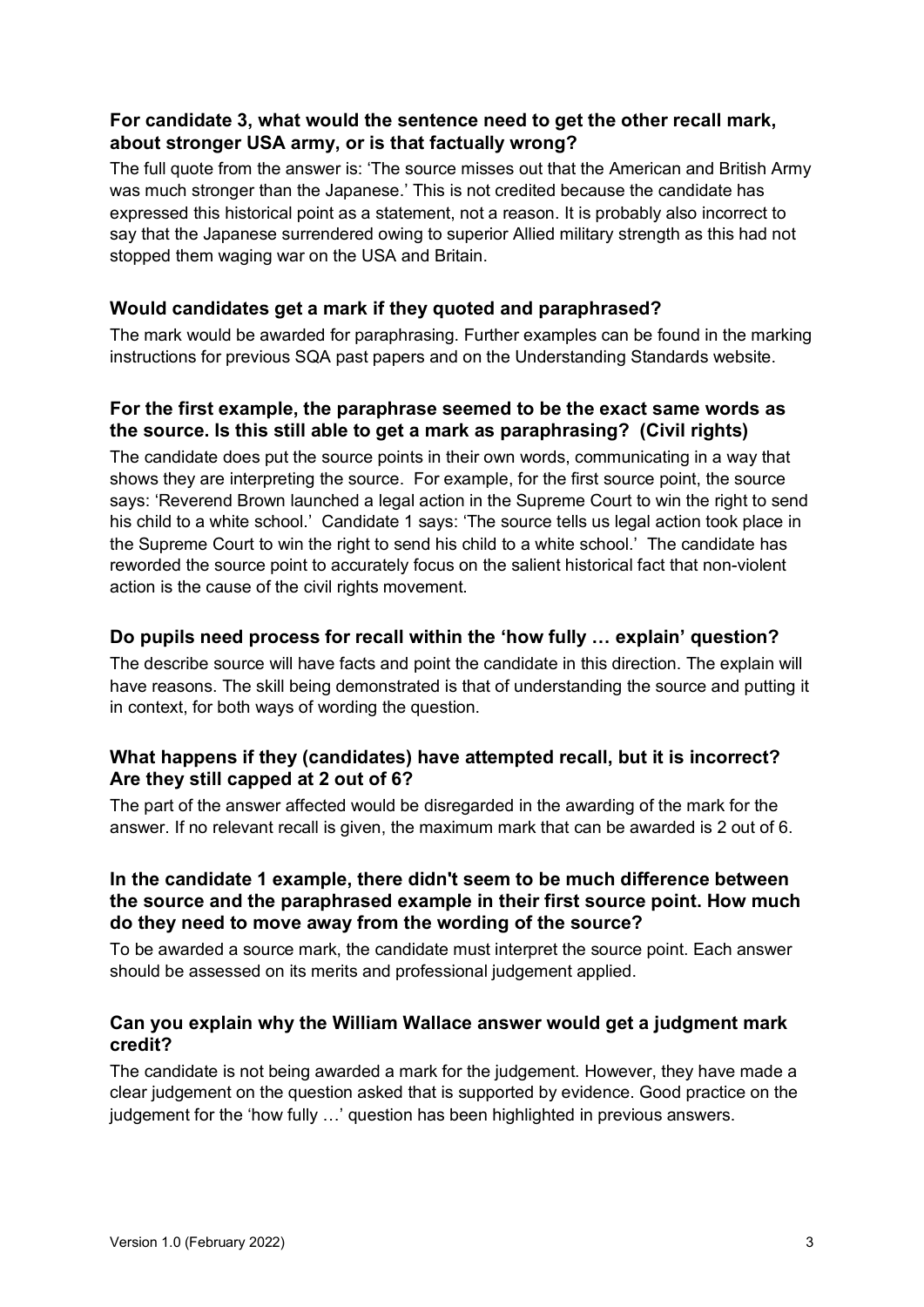#### **For the first 'how fully …' example (civil rights), the first paraphrase seemed to be the exact same words as the source. Is this still meeting the standards for a mark as paraphrasing?**

Please see previous answers.

#### **Could I confirm that pupils would receive the source points in both the HFD [How fully does the source describe...] and HFE [How fully does the source explain…] for simply paraphrasing? For HFE [How fully does the source explain…] should they always start the recall points with the stem of the question, as in the explain answer?**

In answer to the first part of the question, it is possible to paraphrase source points in both the 'how fully does the source describe…?' and in 'how fully does the source explain the reasons…?'

In answer to the second part of the question, the candidate should supply valid historical reasons. Examples of how this might be done are in the webinar slides. It is good practice to link to the question for each reason.

#### **For 'how fully … explain, for recall, do pupils have to use words of the question each time like the explain question?**

Please see the previous answer.

#### **In the 'how fully…explain' the source seems to contain historical facts and the explanation comes in the interpretation. Is this correct?**

The source contains historical reasons, which have been interpreted by the candidate.

#### **Candidate 8 doesn't seem to be explaining. Can you clarify how they get the mark?**

The candidate says, 'There are many reasons why people immigrated to Scotland. One reason why many Irish people immigrated to Scotland was to escape dire poverty.' **(R)** They therefore identify a valid historical reason why many Irish people came to Scotland, which is clearly linked to the question asked.

They then go on to say, 'Another reason why many Irish people immigrated to Scotland was many Irish was starving to death because of the famine which destroyed their main food source the potato crop.' **(R)** They therefore identify a valid historical reason why many Irish people came to Scotland, which is clearly linked to the question asked.

They also say, 'Another reason why many Irish people immigrated to Scotland was there were better wages in Scotland.' **(R)** They therefore identify a valid historical reason why many Irish people came to Scotland, which is clearly linked to the question asked.

And finally they also say, 'Another reason why many Irish people immigrated to Scotland was because many Irish didn't own their own land and so were pushed out when landowners wanted to make more space for modern technology.' This reason was not credited as the candidate asserted that this was a reason why many Irish came to Scotland. The use of the word 'many' is probably historically inaccurate.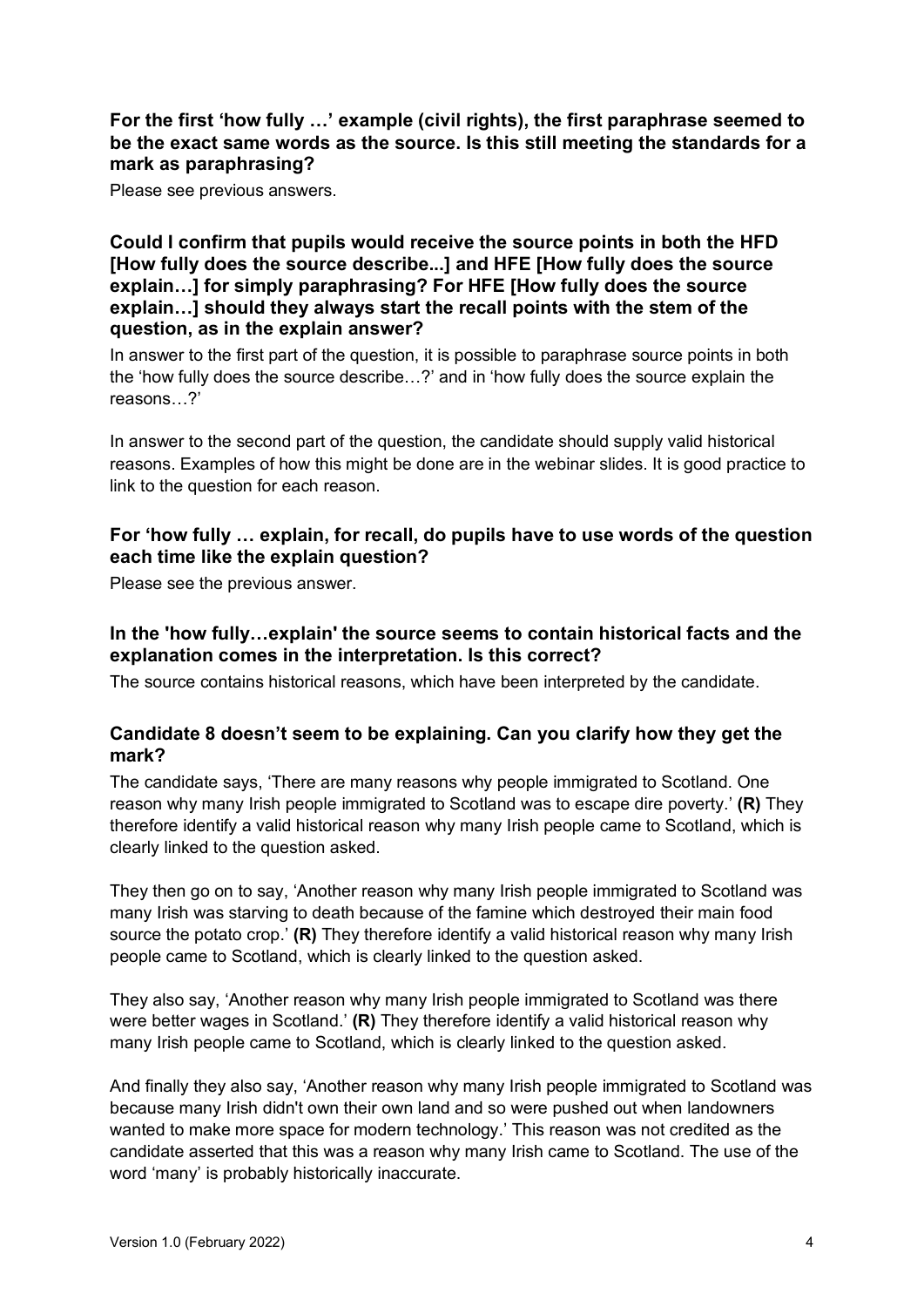### **2 9-mark essay**

#### **For the introduction: Does the candidate need to do background? Can they state, 'The appeal of the Nazi's promises was a main reason for their rise to power however there were other reasons such as X Y Z..." and still get the mark?**

For the introduction, a candidate can get a mark for providing a background sentence or outlining at least two factors. The example given in the question would be credited.

#### **For the 9-marker, if they have got two factors but are only awarded K in one of the factors, can they still achieve balance?**

Balance is awarded for relevant knowledge demonstrated over two factors.

#### **'However, it was not just Hitler's promises that gained Hitler support.' Would that get a balance mark?**

For the balance mark to be awarded, relevant knowledge has to be demonstrated. Candidates need two relevant and accurate points of knowledge from different factors to gain a balance mark.

#### **Can they get a K + B mark for a single sentence like the second 9-mark candidate? I thought it had to be separate sentences.**

In the example referred to, the candidate links explicitly to the question and also provides evidence to back this up, therefore fulfilling the criteria. There are a number of different ways in which a candidate might demonstrate the skill and the knowledge. The webinar provides a variety of examples of how candidates might do this.

#### **For the supporting reason in the conclusion, can this be a point the candidate has already made in the essay, or should it be new evidence?**

The purpose of a conclusion is not normally to provide new evidence. It may be a reason that had been made earlier in the response.

#### **Do pupils need to deal with the isolating factor to access the full 9 marks?**

This is good practice. Candidates who do not address the isolated factor may find it more difficult to gain marks for the conclusion.

#### **How many times do candidates have to 'signpost'/ use words of the question for knowledge marks within 9-mark question?**

It is good practice to signpost once for each factor.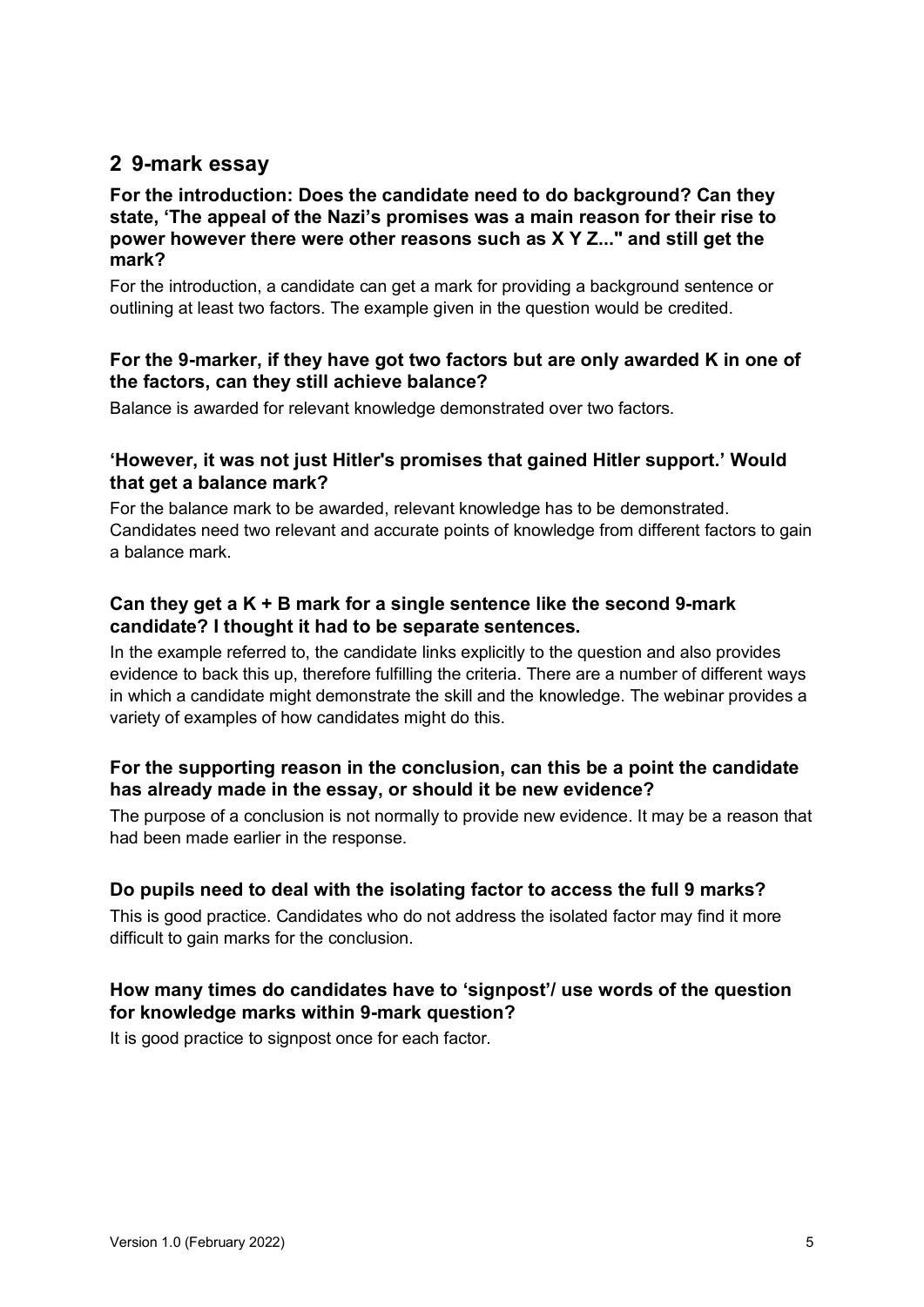#### **Should we be preparing candidates for 'How successful …' debate questions for all topics or just ones like Liberal/Labour reforms in the modern British topic where this might obviously arise?**

This question stem is most closely aligned with historical issues where the candidate is being asked to assess a historical trend/development and as such may be used appropriately across a wide range of historical contexts.

#### **Can students get a developed point in 'explain' questions if they go on to give more detail?**

Yes. Please see the marking instructions on the SQA website on what answers following this structure might look like.

#### **Your answer to [name redacted] is not the same as previous Understanding Standards and markers meetings. To achieve a balance mark candidates NEEDED to have credited KU in both factors. Has this changed?**

Balance is awarded for relevant knowledge demonstrated over two factors.

# **3 'Explain …' question**

#### **In the 'explain' question, do candidates need to have an introductory sentence, ie there were many reasons why...?**

Most candidates do this; however, it is not required for candidates to access the full range of marks.

#### **Do you have to expand in the 'explain' question, as in '... this meant/this caused ...'?**

Candidates should demonstrate the skill required; historical reasons for an event, development, action and/or attitude that are relevant and clearly linked to the question asked. There are many ways in which candidates can demonstrate this skill, which are exemplified in the webinar. Two common strategies include firstly, linking back to the question then giving a historical reason and secondly, giving a historical fact then explaining it with reference to the question.

#### **In the 'explain' question can they gain the full marks if they don't say 'another reason why some Scots were forced to emigrate was...' every time and just say 'another reason was ...'?**

Please see the previous answer.

#### **Can students get a developed point in 'explain' questions if they go on to give more detail?**

Yes. Please see the marking instructions on the SQA website on what answers following this structure might look like.